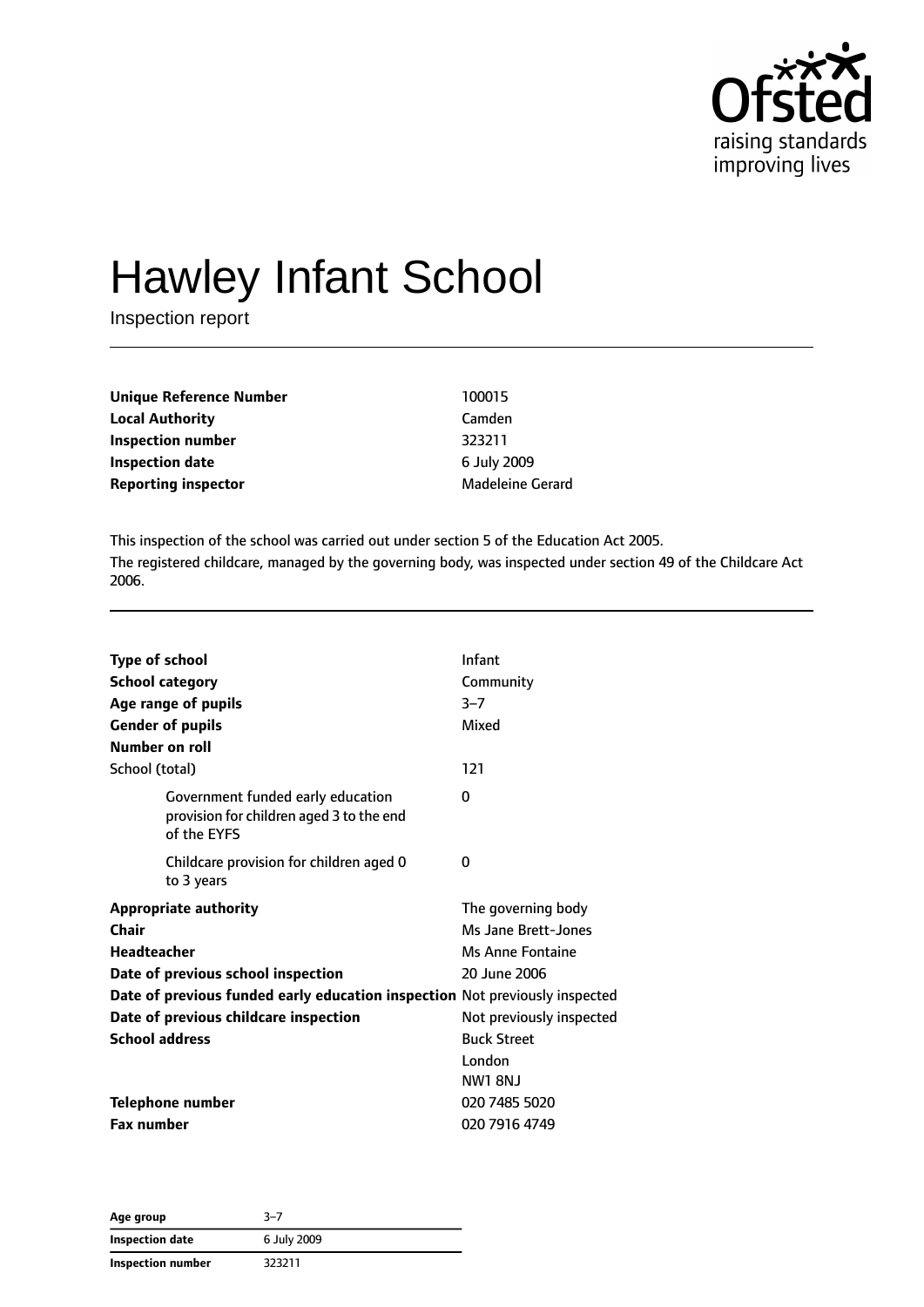.

<sup>©</sup> Crown copyright 2009

Website: www.ofsted.gov.uk

This document may be reproduced in whole or in part for non-commercial educational purposes, provided that the information quoted is reproduced without adaptation and the source and date of publication are stated.

Further copies of this report are obtainable from the school. Under the Education Act 2005, the school must provide a copy of this report free of charge to certain categories of people. A charge not exceeding the full cost of reproduction may be made for any other copies supplied.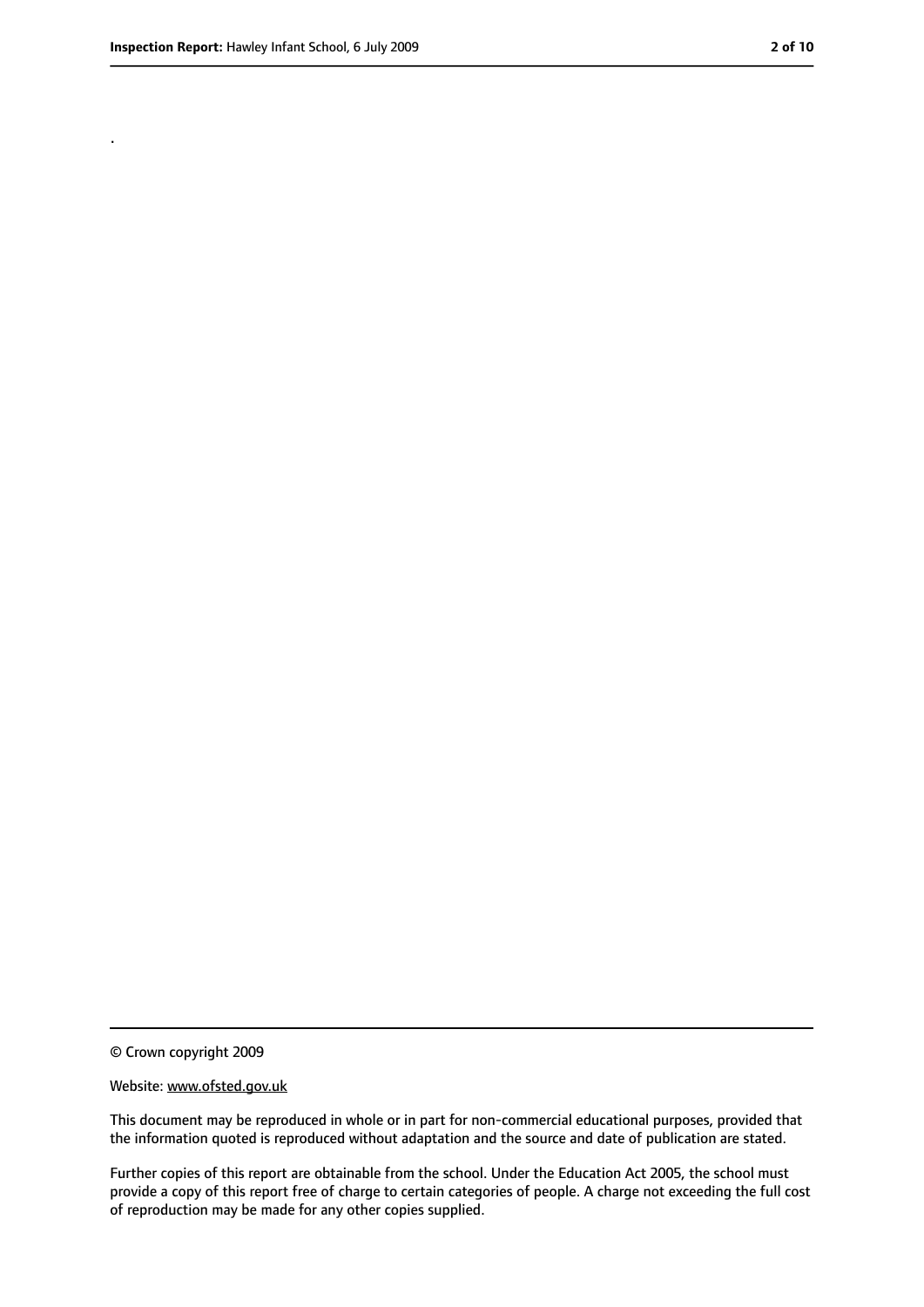# **Introduction**

The inspection was carried out by two Additional Inspectors.

The inspectors evaluated the overall effectiveness of the school and investigated the following issues: the achievement of the pupils and the standards that they reach, the effectiveness of leaders and managers in ensuring the quality of provision and the quality of the care, guidance and support given to the pupils.

Evidence was gathered from a range of documents, pupils' progress data, school records, discussions with the headteacher and the deputy headteacher, staff, governors and pupils, observations around the school and replies to the parents' questionnaire. Some aspects of the school's work were not investigated in detail, but the inspectors found no evidence to suggest that the school's own assessments, as given in its self-evaluation, were not justified, and these have been included where appropriate in the report.

#### **Description of the school**

Hawley is a much smaller-than-average infant school. Pupils come from a wide variety of different backgrounds. White British and Other White backgrounds are the largest groups. The proportion of pupils learning English as an additional language is much higher than average and many are at an early stage of learning English. The proportion of pupils with learning difficulties and/or disabilities is lower than average. The majority of these have speech, language and communication difficulties. A private company, in partnership with the school, provides after school provision at the local sports centre.

#### **Key for inspection grades**

| Grade 1 | Outstanding  |
|---------|--------------|
| Grade 2 | Good         |
| Grade 3 | Satisfactory |

Grade 4 Inadequate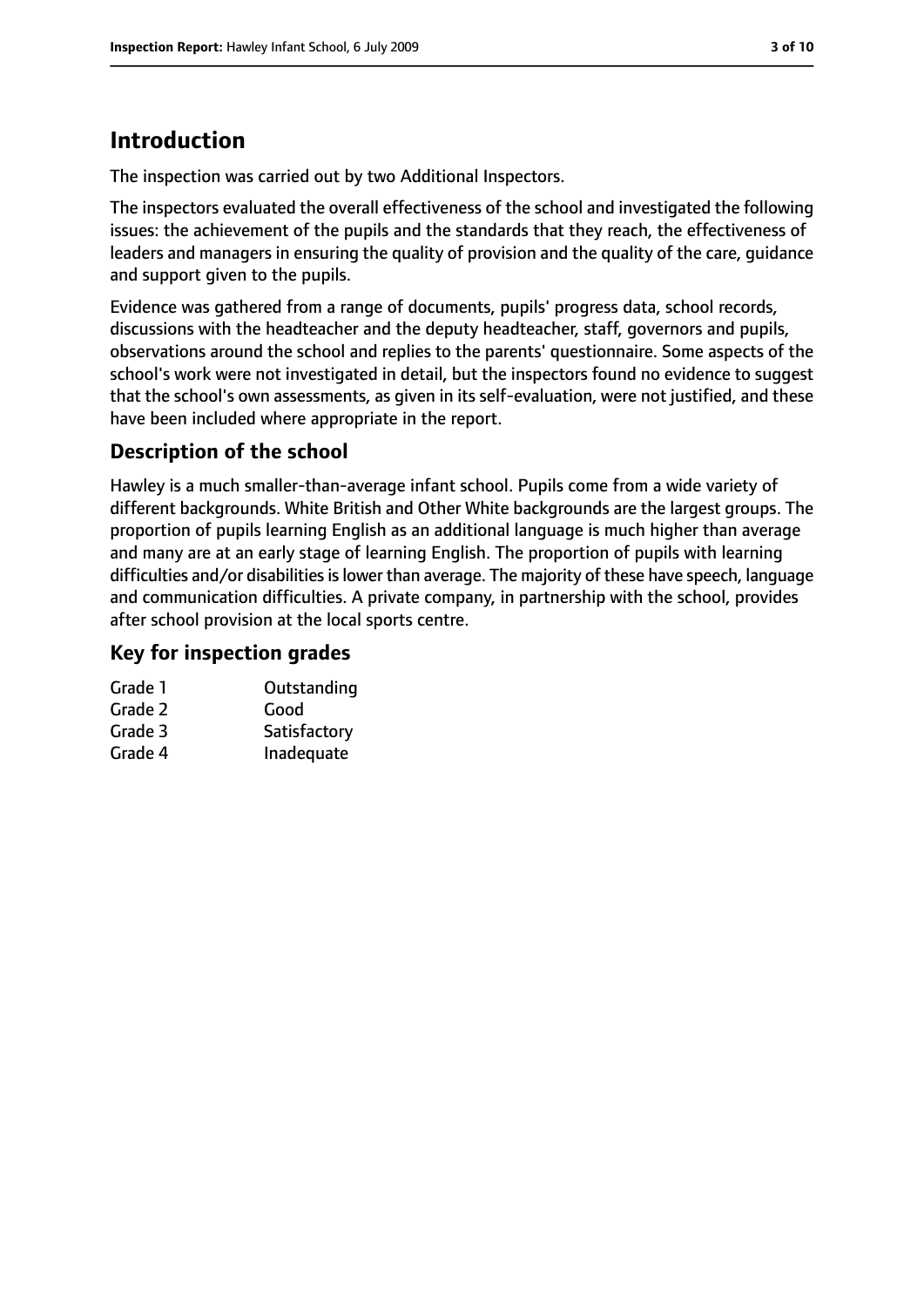#### **Overall effectiveness of the school**

#### **Grade: 2**

Hawley Infantsis a good school. Pupils enjoy school very much and develop outstanding personal skills because the school provides an inclusive environment that supports them all and where they feel safe. Pupils have very positive attitudes to learning. Many parents confirm this. One parent commented, 'My children are incredibly happy and stimulated at Hawley.' Pupils behave extremely well in lessons and around the school. They make outstanding gains in their spiritual, moral, social and cultural development. Pupils appreciate the achievements of others and show care and consideration for one another. They support many charities and projects and think carefully about those less fortunate than themselves. Older pupils are elected onto the school council and are keen to play their part in the smooth running of the school day. One pupil in Year 2 explained, 'We sit opposite Reception children in assembly so that we can keep an eye on them, and they can copy what we do.' Pupils are proud of the wooden bench in the playground that they helped to make for the school community to enjoy. Pupils look after their local environment enthusiastically, as the school's Eco School bronze award shows. The school's successes in achieving the Healthy School award and the Activemark reflect pupils' excellent knowledge of healthy lifestyles. Many pupils walk to school, arrive on scooters or come by bike. Despite the school's appropriate systems to promote regular attendance and good punctuality, attendance is only satisfactory and some pupils arrive late. This means attendance and punctuality are not as good as they should be.

Children join the school with a range of skills and capabilities, but generally attainment on entry is at the expected levels for their age, although communication, language and literacy skills are weaker. Children make outstanding progress in the Early Years Foundation Stage. The school's own assessment information and work in pupils' books shows that they make good progress in Years 1 and 2. During Key Stage 1 there is a high level of movement of pupils to local primary schools. Tracking data shows that the majority of those who leave are more-able pupils and this has an adverse affect on standards in assessments at the end of Year 2. Currently, standards at the end of Year 2 are average in mathematics and reading, and above average in writing. Pupils learning English as an additional language and those who receive additional support with their learning make good progress as a result of the help they receive. Good progress in basic skills and pupils' outstanding personal and social skills ensure that they are well prepared for the next stage in their education.

Pupils learn and achieve well because of the good teaching they receive. Computers are used effectively to give clear explanations. Relationships between adults and pupils are warm and caring. Additional adults work closely with teachers and take an active part in supporting pupils' learning. Opportunities to discuss their learning in pairs enable pupils to develop their ideas and strengthen their social skills. Pupils are also encouraged to work independently. However, because there is quite a wide range of abilities in Years 1 and 2, tasks are not always closely matched to pupils' needs. This means that sometimes pupils are expected to do very similar work. Consequently, it is not always sufficiently challenging.

The outstanding curriculum is broad and balanced and rightly prioritises literacy and numeracy. Topic themes are used very well to bring the curriculum to life and promote pupils' outstanding cultural awareness. For example, in mathematics pupils in Year 2 were calculating the size of animal enclosures in a Kenyan safari park as part of a project on life in Africa. Themed weeks are used very well to promote pupils' academic and personal skills. Over the recent Healthy School week pupils enjoyed daily early morning t'ai chi exercise in the playground and skipping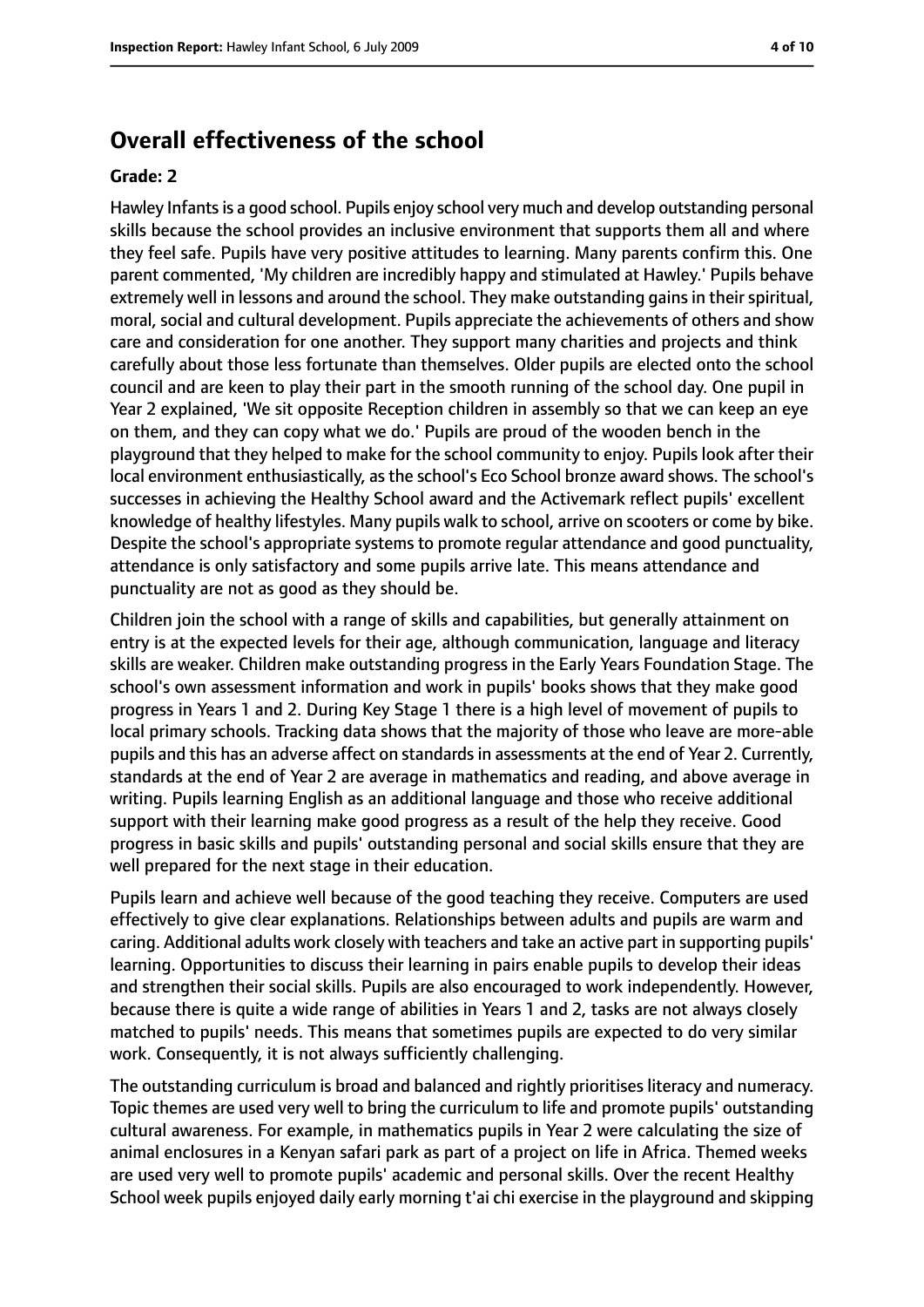workshops. They walked to Primrose Hill and learned how to keep themselves safe in the sun and hot weather. During science week pupils investigated the solar system and examined a wide variety of animal skin, bones and teeth in order to discover facts about animal bodies, their diets and habitats. Throughout the school there are many visits to a wide range of places of interest both locally and further afield. For example, children in Reception have recently visited the lighthouse in Dungeness as part of their work based on a story about a lighthouse-keeper. There is a wide variety of popular after school clubs including ball skills, yoga, musical theatre and Bollywood dance. Together with opportunities to use the climbing wall and the climbing frame at break time, these activities cultivate pupils' very positive attitudes to keeping fit and healthy.

The quality of pastoral care is extremely good and makes a strong contribution to pupils' confidence and security. Parents praise this aspect of the school's work. One wrote, expressing the views of many, 'I feel confident that my children are being well cared for in a safe and nurturing environment.' Procedures to safeguard the health, well-being and safety of the pupils are very thorough. Arrangements to support pupils learning English as an additional language and those who have specific learning needs are well managed and inclusive. The school works well in partnership with a range of outside agencies to support vulnerable pupils. Children are well prepared for transition from the Early Years Foundation Stage into Year 1. Pupils are confident that adults will help them should any problems occur. Academic guidance is good. The school has good systems to check regularly how well pupils are making progress and identify pupils who need additional support. Although marking is regular and identifies next steps in pupils' learning, it is not always used to make clear to pupils what they should do to progress to the next level in their work.

The headteacher is a very good leader and works closely with staff and governors, setting a clear direction for the school to drive the school forward. Many parents made a point of expressing their appreciation for the work of the headteacher and the staff. Self-evaluation is accurate and helps the school to identify appropriate priorities for further development. The capacity to make the necessary improvements is good as the enhancements in the Early Years Foundation Stage reflect. However, monitoring of teaching and learning has not ensured that planning consistently matches work to the specific needs of the pupils. Community cohesion is promoted well. The school has successfully evaluated its contribution to community cohesion by developing and encouraging a clear and detailed understanding of its own community and the groups that are within and beyond it. The school works very hard to ensure everyone is included in the school community. Weekly family learning opportunities for parents and carers of children in the Nursery are particularly effective in involving them in supporting their children's learning. The embroidered quilt on display in the school hall reflects the school's success in working in partnership with parents and carers. One parent commented, 'We feel as much part of the school community as the children.' The committed and supportive governing body work hard to protect the interests of the school and challenge it when necessary.

#### **Effectiveness of the Early Years Foundation Stage**

#### **Grade: 1**

The Early Years Foundation Stage is extremely well led and managed. The proportions of children meeting the goals expected for five-year-olds by the end of the Reception year has steadily risen over recent years. Outcomes in writing, which have been weaker than other aspects, have improved because of enhancements to the way this feature of literacy is supported. In 2009 the school's records show the very large majority of children have met and many have exceed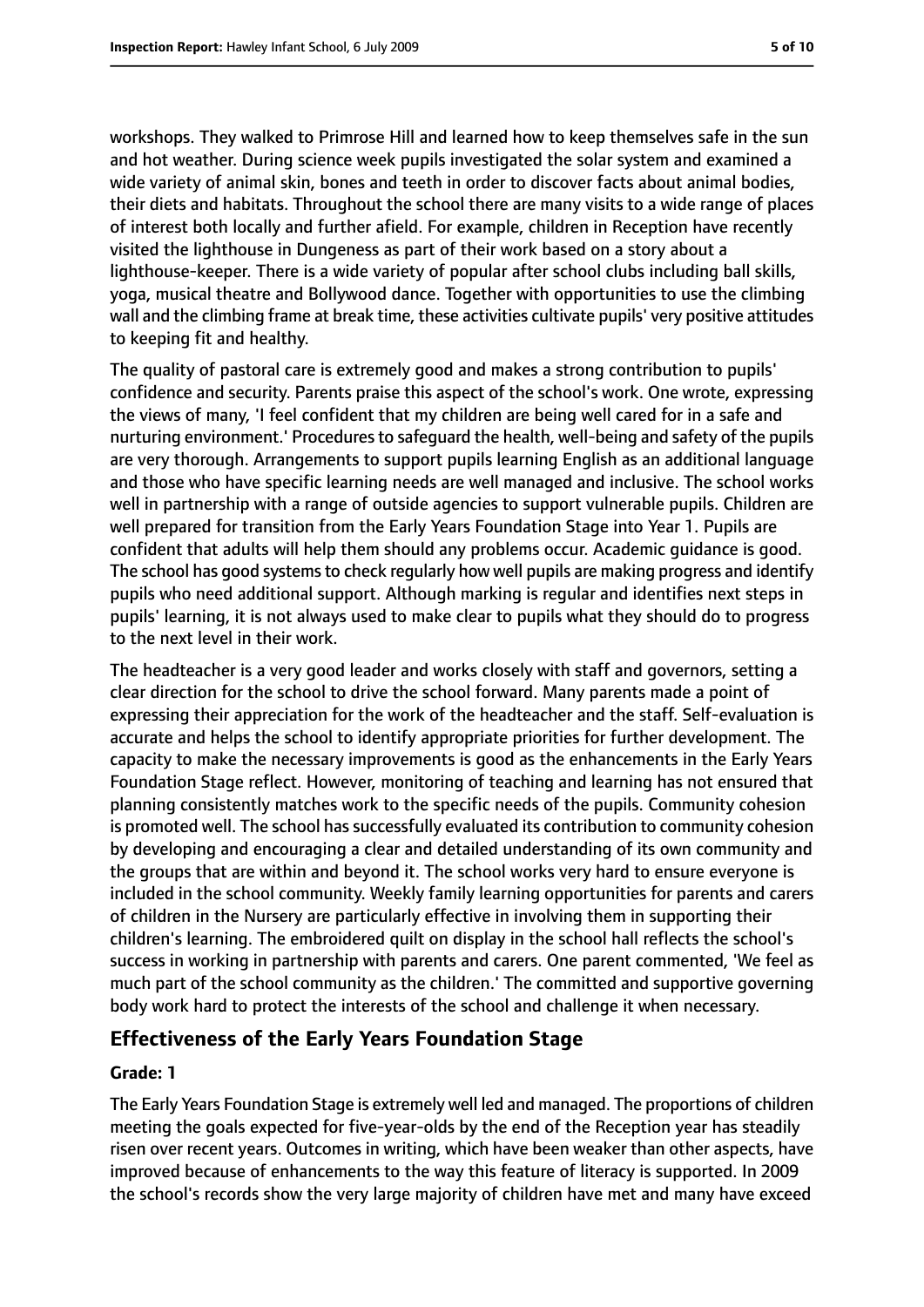the goals expected by the end of the Reception year in all areas of learning. Close partnership with parents, carers and external agencies ensure all children are extremely well supported and that their welfare is a priority. Opportunities to visit the school before they start and individual visits made by staff to children in their homes help them to settle quickly. They make friends, and become happy confident learners. One parent of a child in the Nursery wrote, 'My child looks forward to Nursery and is often upset that she cannot attend at the weekend.' There is a very good balance between adult-directed tasks and activities for children to choose for themselves. Very detailed records of continuous observations are kept and used to plan the next steps in children's learning. The outdoor areas in both the Nursery and Reception are very well organised and used successfully to promote children's skills in all six areas of learning.

#### **What the school should do to improve further**

- Use information from marking and assessments to ensure pupils are consistently set suitably challenging tasks to do and make clear to them how to improve their work.
- Work in partnership with parents, carers and outside agencies to improve attendance and punctuality.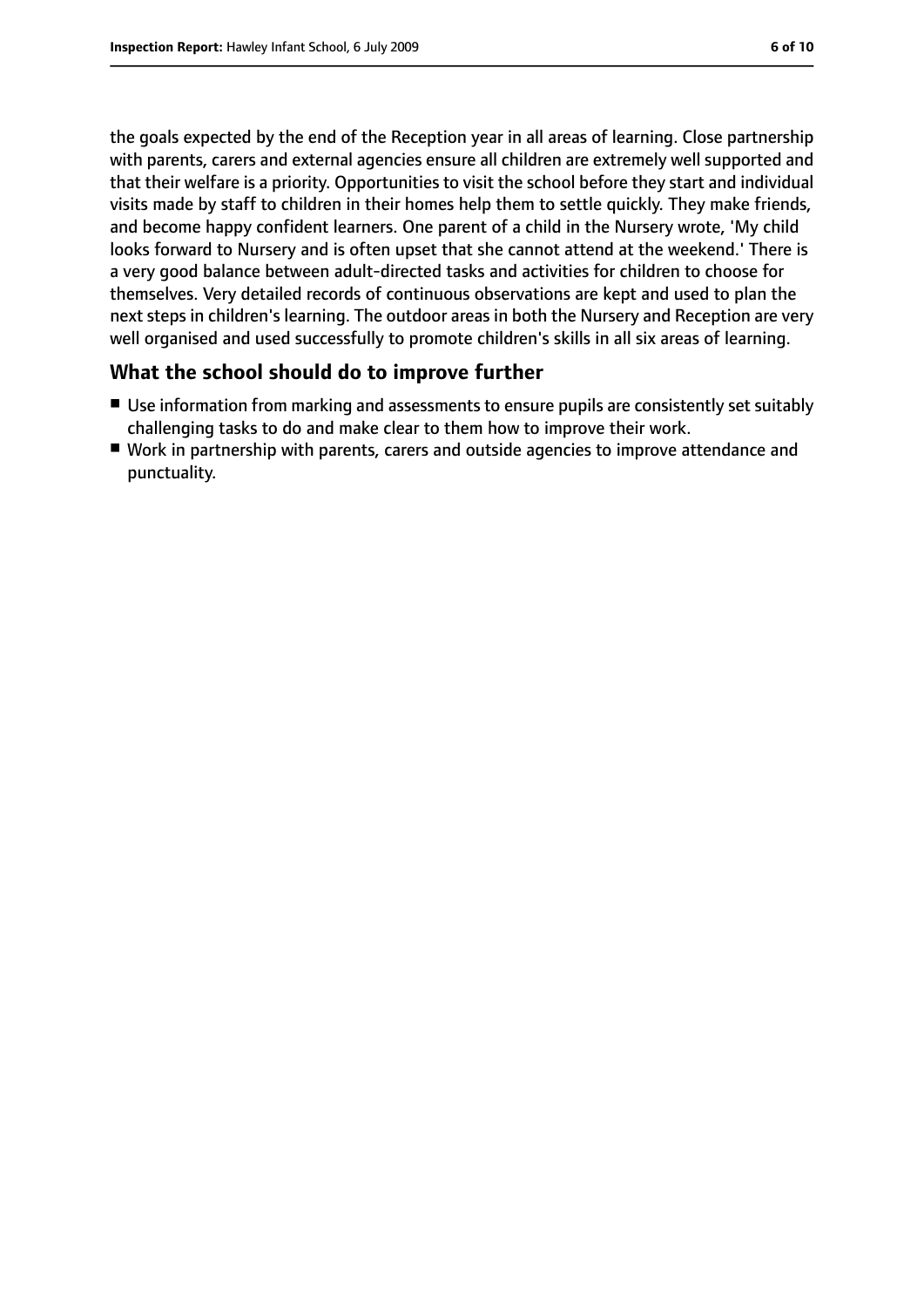**Any complaints about the inspection or the report should be made following the procedures set out in the guidance 'Complaints about school inspection', which is available from Ofsted's website: www.ofsted.gov.uk.**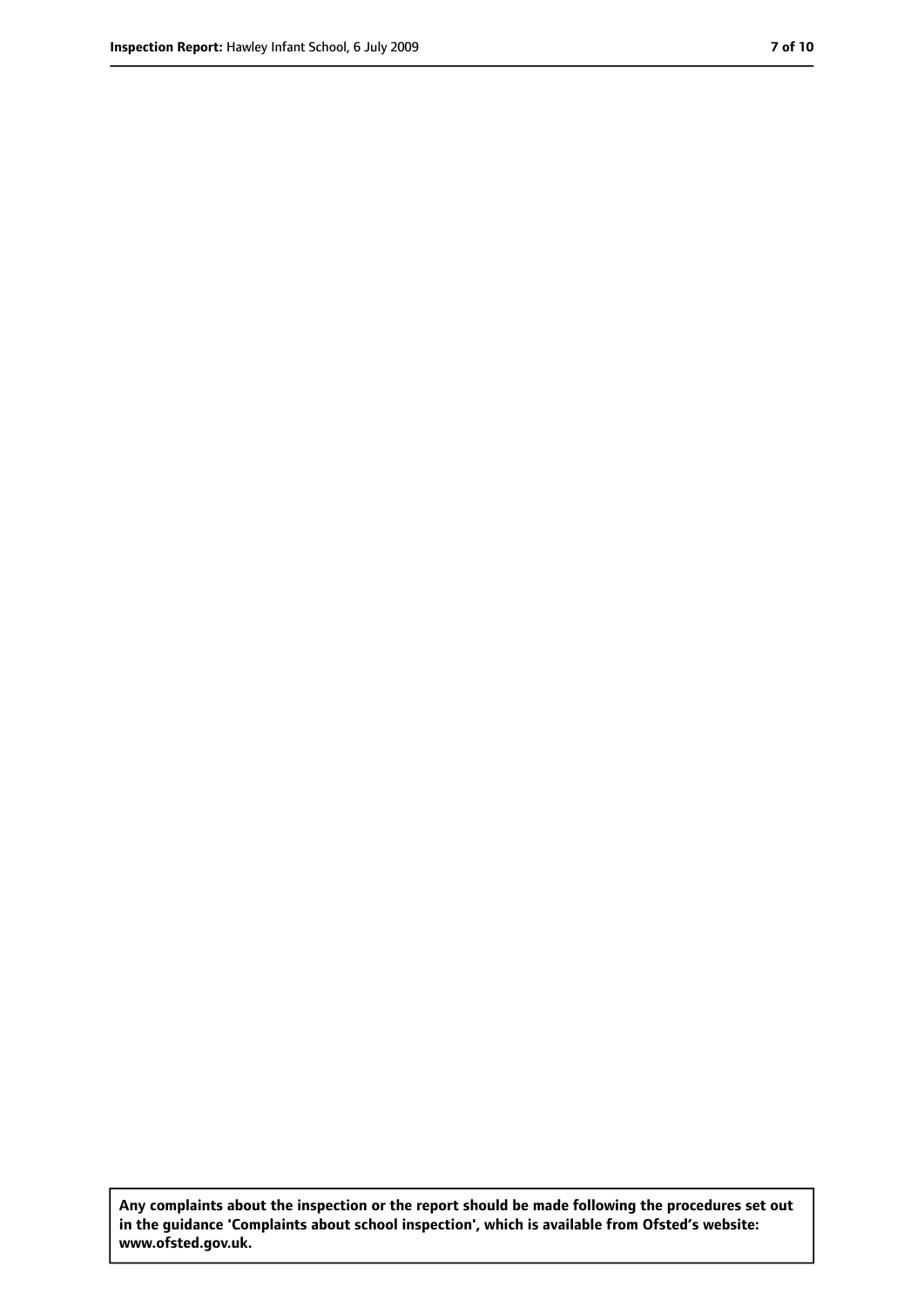# **Inspection judgements**

| $^{\prime}$ Key to judgements: grade 1 is outstanding, grade 2 good, grade 3 satisfactory, and | <b>School</b> |
|------------------------------------------------------------------------------------------------|---------------|
| arade 4 inadeguate                                                                             | Overall       |

#### **Overall effectiveness**

| How effective, efficient and inclusive is the provision of<br>education, integrated care and any extended services in meeting the<br>needs of learners? |     |
|---------------------------------------------------------------------------------------------------------------------------------------------------------|-----|
| Effective steps have been taken to promote improvement since the last<br>inspection                                                                     | Yes |
| How well does the school work in partnership with others to promote learners'<br>well being?                                                            |     |
| The capacity to make any necessary improvements                                                                                                         |     |

## **Effectiveness of the Early Years Foundation Stage**

| How effective is the provision in meeting the needs of children in the<br>l EYFS?            |  |
|----------------------------------------------------------------------------------------------|--|
| How well do children in the EYFS achieve?                                                    |  |
| How good are the overall personal development and well-being of the children<br>in the EYFS? |  |
| How effectively are children in the EYFS helped to learn and develop?                        |  |
| How effectively is the welfare of children in the EYFS promoted?                             |  |
| How effectively is provision in the EYFS led and managed?                                    |  |

#### **Achievement and standards**

| How well do learners achieve?                                                  |  |
|--------------------------------------------------------------------------------|--|
| The standards <sup>1</sup> reached by learners                                 |  |
| How well learners make progress, taking account of any significant variations  |  |
| between groups of learners                                                     |  |
| How well learners with learning difficulties and/or disabilities make progress |  |

#### **Annex A**

<sup>&</sup>lt;sup>1</sup>Grade 1 - Exceptionally and consistently high; Grade 2 - Generally above average with none significantly below average; Grade 3 - Broadly average to below average; Grade 4 - Exceptionally low.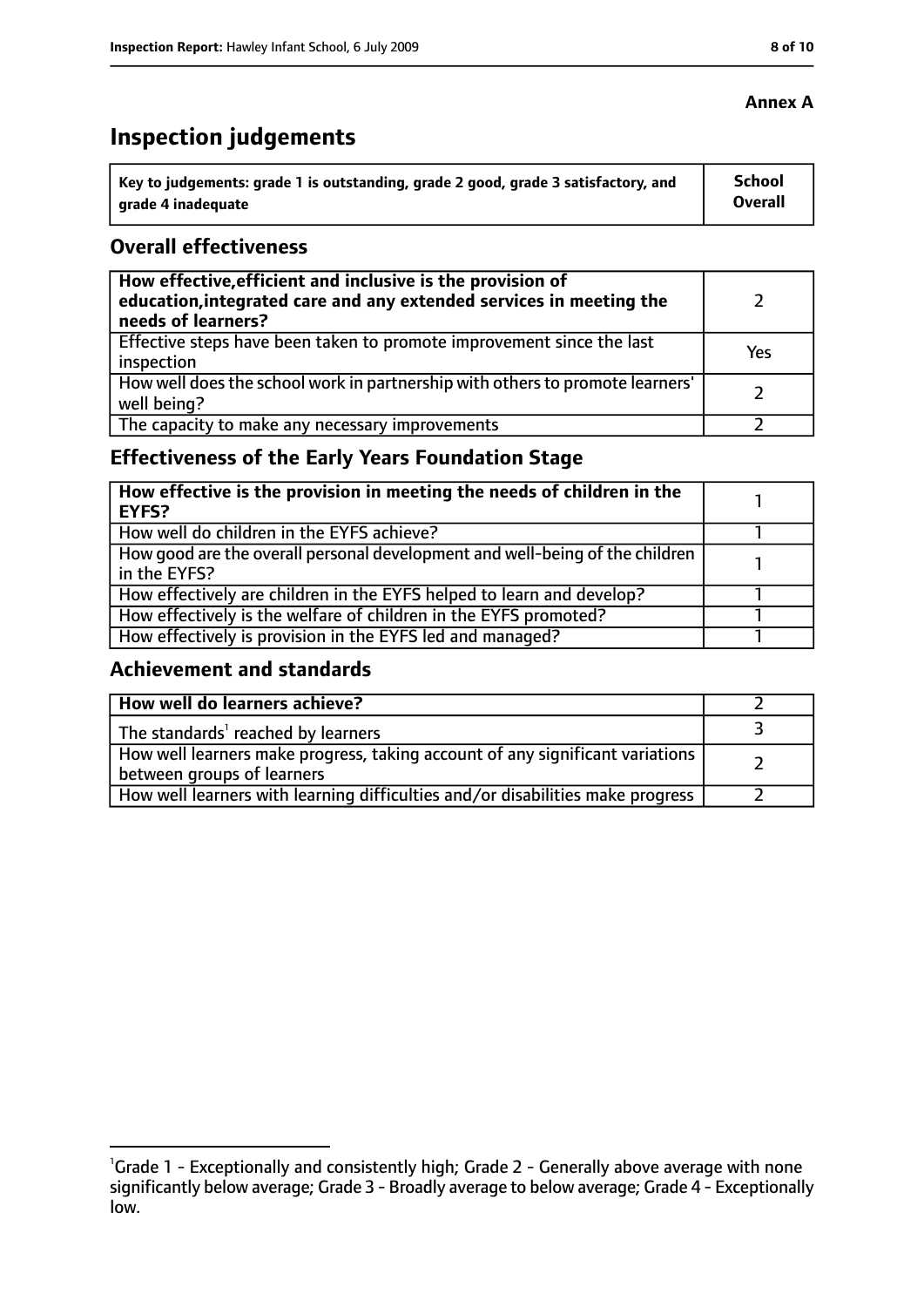## **Personal development and well-being**

| How good are the overall personal development and well-being of the<br>learners?                                 |  |
|------------------------------------------------------------------------------------------------------------------|--|
| The extent of learners' spiritual, moral, social and cultural development                                        |  |
| The extent to which learners adopt healthy lifestyles                                                            |  |
| The extent to which learners adopt safe practices                                                                |  |
| The extent to which learners enjoy their education                                                               |  |
| The attendance of learners                                                                                       |  |
| The behaviour of learners                                                                                        |  |
| The extent to which learners make a positive contribution to the community                                       |  |
| How well learners develop workplace and other skills that will contribute to<br>their future economic well-being |  |

# **The quality of provision**

| How effective are teaching and learning in meeting the full range of<br>learners' needs?              |  |
|-------------------------------------------------------------------------------------------------------|--|
| How well do the curriculum and other activities meet the range of needs and<br>interests of learners? |  |
| How well are learners cared for, quided and supported?                                                |  |

## **Leadership and management**

| How effective are leadership and management in raising achievement<br>and supporting all learners?                                              |           |
|-------------------------------------------------------------------------------------------------------------------------------------------------|-----------|
| How effectively leaders and managers at all levels set clear direction leading<br>to improvement and promote high quality of care and education |           |
| How effectively leaders and managers use challenging targets to raise standards                                                                 |           |
| The effectiveness of the school's self-evaluation                                                                                               |           |
| How well equality of opportunity is promoted and discrimination eliminated                                                                      |           |
| How well does the school contribute to community cohesion?                                                                                      |           |
| How effectively and efficiently resources, including staff, are deployed to<br>achieve value for money                                          |           |
| The extent to which governors and other supervisory boards discharge their<br>responsibilities                                                  |           |
| Do procedures for safequarding learners meet current government<br>requirements?                                                                | Yes       |
| Does this school require special measures?                                                                                                      | No        |
| Does this school require a notice to improve?                                                                                                   | <b>No</b> |